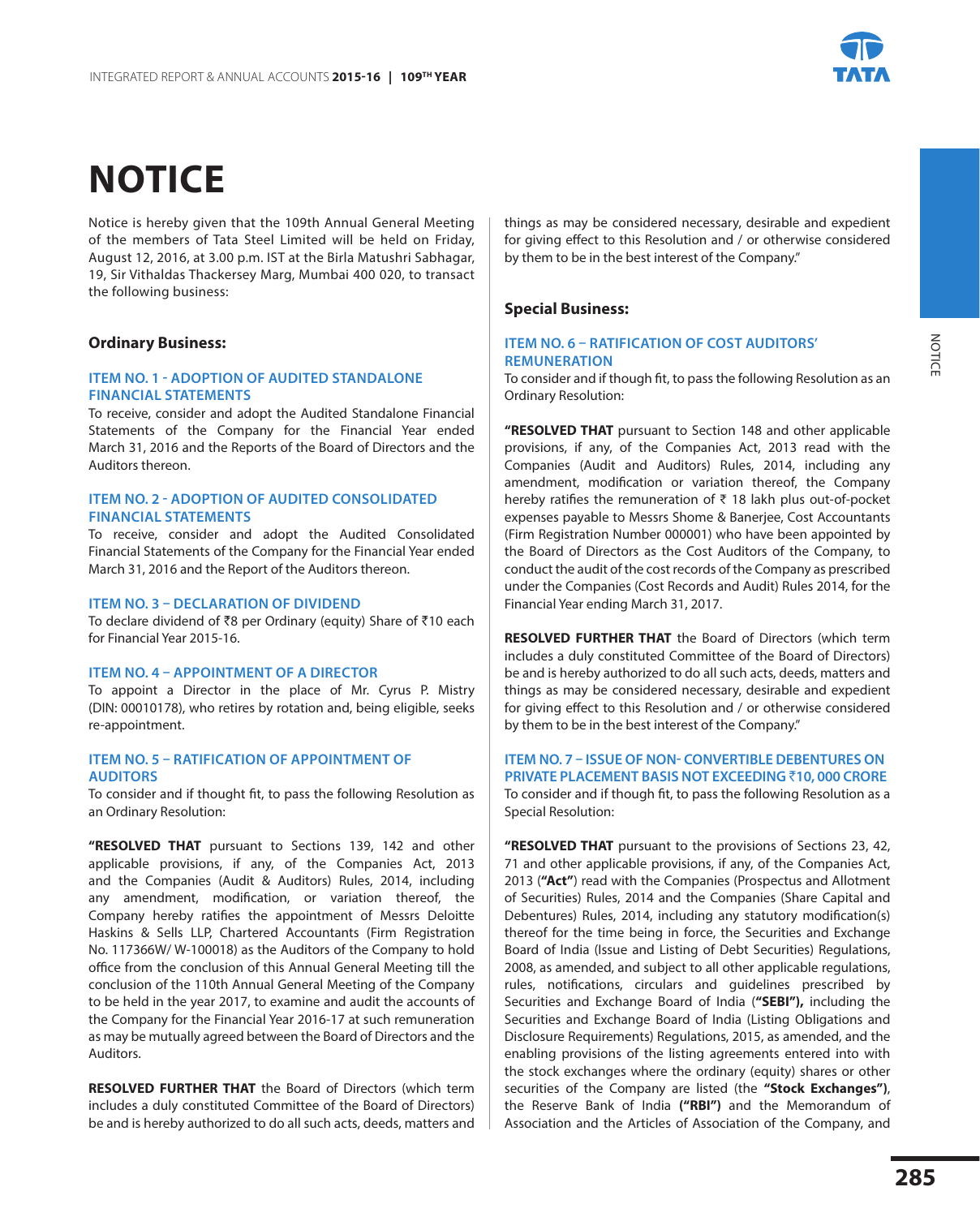### **TATA STEEL**

subject to such approvals, consents, permissions and sanctions as might be required from the Government of India, SEBI, RBI, the Stock Exchanges or any regulatory or statutory authority as may be required (the **"Appropriate Authority"**) and subject to such conditions and/ or modifications as may be prescribed or imposed by the Appropriate Authority while granting such approvals, consents, permissions and sanctions, which may be agreed to by the Board of Directors of the Company (hereinafter referred to as the **"Board"** which term shall be deemed to include any Committee(s) constituted/ to be constituted by the Board to exercise its powers including the powers conferred by this Resolution), subject to the total borrowings of the Company not exceeding the borrowing powers approved by the Members under Section 180(1)(c) of the Act, the consent of the Members of the Company be and is hereby accorded to the Board and the Board be and is hereby authorized to create, offer, invite for subscription, issue and allot, from time to time, in one or more tranches and/ or series, whether secured or unsecured redeemable non-convertible debentures including but not limited to bonds and/or other debt securities, denominated in Indian rupees or any foreign currency **("NCDs")**, aggregating to an amount not exceeding  $\overline{5}10,000$  crore or its equivalent in one or more currencies, at par or at premium or at a discount, either at issue or at redemption, on a private placement basis, during the period of one year from the date of this Annual General Meeting or such other period as may be permitted under the Act and other applicable laws, as the Board in its absolute discretion deems fit and on such terms and conditions as may be decided by the Board.

**RESOLVED FURTHER THAT** for the purpose of giving effect to this Resolution, the Board be and is hereby authorized on behalf of the Company to determine the terms of issue including the class of investors to whom the NCDs are to be issued, time, the number of NCDs, tranches, issue price, tenor, interest rate, premium/ discount, listing (in India or overseas) and to do all such acts, deeds, matters and things and deal with all such matters and take all such steps as may be necessary and to sign and execute any deeds/ documents/ undertakings/ agreements/ papers/ writings, as may be required in this regard and to resolve and settle all questions and difficulties that may arise at any stage from time to time.

**RESOLVED FURTHER THAT** the Board be and is hereby authorised to delegate all or any of the powers herein conferred to any Committee of Directors or any Director(s) or executive(s)/ officer(s) of the Company to do all such acts, deeds, matters and things as also to execute such documents, writings etc. as may be necessary to give effect to this Resolution."

#### **NOTES:**

(a) The Statement, pursuant to Section 102 of the Companies Act, 2013 with respect to Item Nos. 5 to 7 forms part of this Notice. Additional information, pursuant to Regulations 26 (4) and 36 (3) of the SEBI (Listing Obligations and Disclosure Requirements) Regulations, 2015, and Secretarial Standard on General Meetings in respect of Director seeking re-appointment at the Annual General Meeting is furnished as annexure to the Notice.

### (**b) A MEMBER ENTITLED TO ATTEND AND VOTE AT THE ANNUAL GENERAL MEETING IS ENTITLED TO APPOINT A PROXY TO ATTEND AND VOTE IN THE MEETING INSTEAD OF HIMSELF/ HERSELF, AND THE PROXY NEED NOT BE A MEMBER OF THE COMPANY.**

- (c) Proxies, in order to be effective, must be received at the Company's Registered Office not less than 48 hours before the meeting. Members are requested to note that a person can act as a proxy on behalf of members not exceeding 50 and holding in the aggregate not more than 10% of the total share capital of the Company carrying voting rights. In case a proxy is proposed to be appointed by a member holding more than 10% of the total share capital of the Company carrying voting rights, then such proxy shall not act as a proxy for any other person or shareholder.
- (d) Corporate members intending to send their authorised representatives to attend the meeting are requested to send a certified copy of the Board Resolution to the Company, authorising their representative to attend and vote on their behalf at the meeting.
- (e) Members/proxies/authorised representatives are requested to bring the duly filled Attendance Slip enclosed herewith to attend the meeting.
- (f) The Register of Members and Share Transfer Books of the Company for Ordinary (equity) Shares will be closed from Saturday, July 30, 2016 to Friday, August 12, 2016 (both days inclusive) for the purpose of Annual General Meeting and dividend for Financial Year 2015-16.
- (g) If dividend on Ordinary Shares as recommended by the Board of Directors is approved at the meeting, payment of such dividend will be made on and from August 16, 2016 to those members whose names are on the Company's Register of Members after giving effect to valid transfers in respect of transfer requests lodged with the Company on or before Friday, July 29, 2016. In respect of Ordinary Shares held in electronic form, the dividend will be paid to the beneficial owners of shares as at the end of business hours on Friday, July 29, 2016, as per details furnished by the Depositories for this purpose. Shareholders are requested to provide Bank details to facilitate payment of dividend, etc., either in electronic mode or for printing on the payment instruments.
- (h) Shareholders desiring any information as regards the Accounts are requested to write to the Company at an early date so as to enable the management to keep the information ready at the meeting.
- (i) As per the provisions of the Companies Act, 2013, facility for making nomination is available to the members in respect of the shares held by them. Nomination forms can be obtained from the Company's Registrars and Transfer Agents by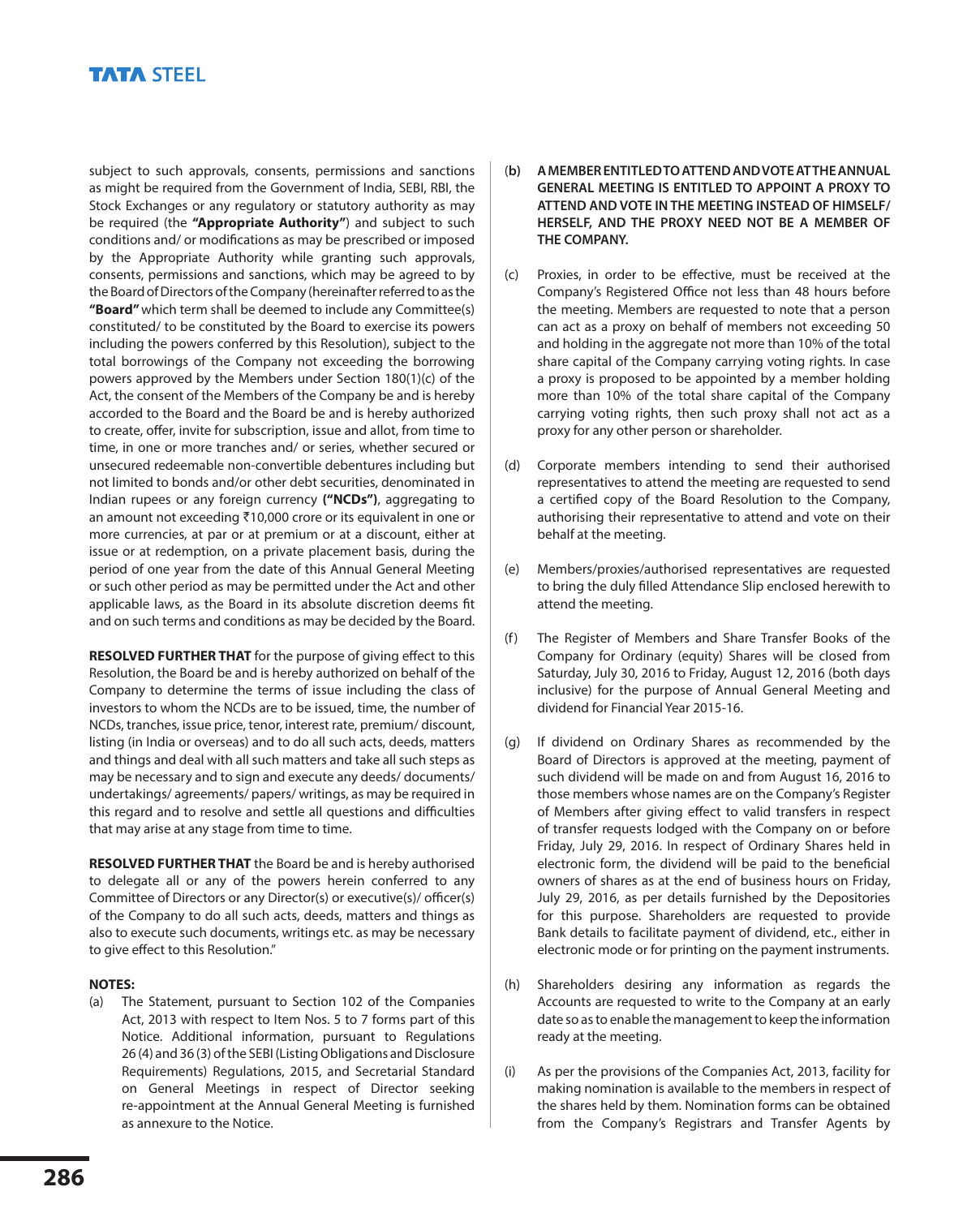Members holding shares in physical form. Members holding shares in electronic form may obtain Nomination forms from their respective Depository Participant.

(j) Pursuant to Section 205A of the Companies Act, 1956, all unclaimed/unpaid dividends up to the Financial Year ended March 31, 1996 have been transferred to the General Revenue Account of the Central Government. Shareholders, who have not yet encashed their dividend warrant(s) for the said period, are requested to forward their claims in prescribed Form No. II under the Companies Unpaid Dividend (Transfer to General Revenue Account of the Central Government) Rules, 1978 to

> Office of Registrar of Companies, Central Government Office Bldg., 'A' Wing, 2nd Floor, Next to Reserve Bank of India, CBD, Belapur–400 614.

 Consequent upon amendment to Section 205A of the Companies Act, 1956 and introduction of Section 205C by the Companies (Amendment) Act, 1999, the amount of dividend for the subsequent years remaining unpaid or unclaimed for a period of seven years from the date of transfer to Unpaid Dividend Account of the Company shall be transferred to the Investor Education and Protection Fund (**"IEPF"**) set up by the Government of India and no payments shall be made in respect of any such claims by the IEPF.

 Accordingly, the Company has transferred to the IEPF all unclaimed/unpaid dividends in respect of the Financial Years 1996-97 to 2007-08. Members, who have not yet encashed their dividend warrant for the Financial Years ended March 31, 2009 onwards, are requested to make their claims to the Company accordingly, without any delay. It may be noted that the unclaimed dividend for the Financial Year 2008-09 declared on August 27, 2009 can be claimed by the shareholders by August 26, 2016. Members' attention is particularly drawn to the "Corporate Governance" section of the Integrated Report in respect of unclaimed dividend.

 The Ministry of Corporate Affairs (**"MCA"**) on May 10, 2012 notified the Investor Education and Protection Fund (Uploading of information regarding Unpaid and Unclaimed amounts lying with Companies) Rules, 2012 (**"IEPF Rules"**), which is applicable to the Company. The objective of the IEPF Rules is to help the shareholders ascertain status of the unclaimed amounts and overcome the problems due to misplacement of intimation thereof by post, etc. In terms of the said IEPF Rules, the Company has uploaded the information in respect of the Unclaimed Dividends, as on the date of last AGM i.e. August 12, 2015, on the website of the IEPF viz. www.iepf.gov.in and under 'Investors' section on the website of the Company viz. www.tatasteel.com.

- (k) Section 20 of the Companies Act, 2013 permits service of documents on members by a company through electronic mode. So in accordance with the Companies Act, 2013 read with the Rules framed thereunder, the Integrated Report 2015-16 is being sent through electronic mode to those members whose email addresses are registered with the Company/ Depository Participant unless any member has requested for a physical copy of the report. For members who have not registered their email addresses, physical copies of the Integrated Report 2015-16 are being sent by the permitted mode.
- (l) Members holding shares in physical form are requested to consider converting their holding to dematerialised form to eliminate all risks associated with physical shares for ease of portfolio management. Members can contact the Company or TSR Darashaw Limited for assistance in this regard.
- (m) To support the 'Green Initiative' the Members who have not registered their e-mail addresses are requested to register the same with TSR Darashaw Limited/Depositories.

#### **Updation of Members' Details:**

The format of the Register of Members prescribed by the Ministry of Corporate Affairs under the Companies Act, 2013 requires the Company/Registrars and Transfer Agents to record additional details of Members, including their Permanent Account Number details (**"PAN"**), email address, bank details for payment of dividend, etc. Further, the Securities and Exchange Board of India (**"SEBI"**) has mandated the submission of PAN by every participant in the securities market.

A form for capturing the above details is appended to this Notice. Members holding shares in physical form are requested to submit the filled in form to the Company or its Registrars and Transfer Agents. Members holding shares in electronic form are requested to submit the details to their respective Depository Participant.

### **Information and other instructions relating to e-voting are as under:**

1. In compliance with Section 108 of the Companies Act, 2013, Rule 20 of the Companies (Management and Administration) Rules, 2014, as amended by the Companies (Management and Administration) Amendment Rules, 2015 and Regulation 44 of the SEBI (Listing Obligations and Disclosure Requirements) Regulations, 2015 and the Secretarial Standard on General Meetings (SS2) issued by the Institute of Companies Secretaries of India, the Company is pleased to provide to its members facility to exercise their right to vote on resolutions proposed to be considered at the Annual General Meeting by electronic means and the business may be transacted through e-voting services arranged by National Securities Depository Limited (**"NSDL"**). The Members may cast their votes using an electronic voting system from a place other than the venue of the Annual General Meeting (**"remote e-voting"**). Instructions for e-voting are given hereinbelow. 2. The facility for voting through electronic voting system or

ballot paper shall be made available at the Annual General

**287**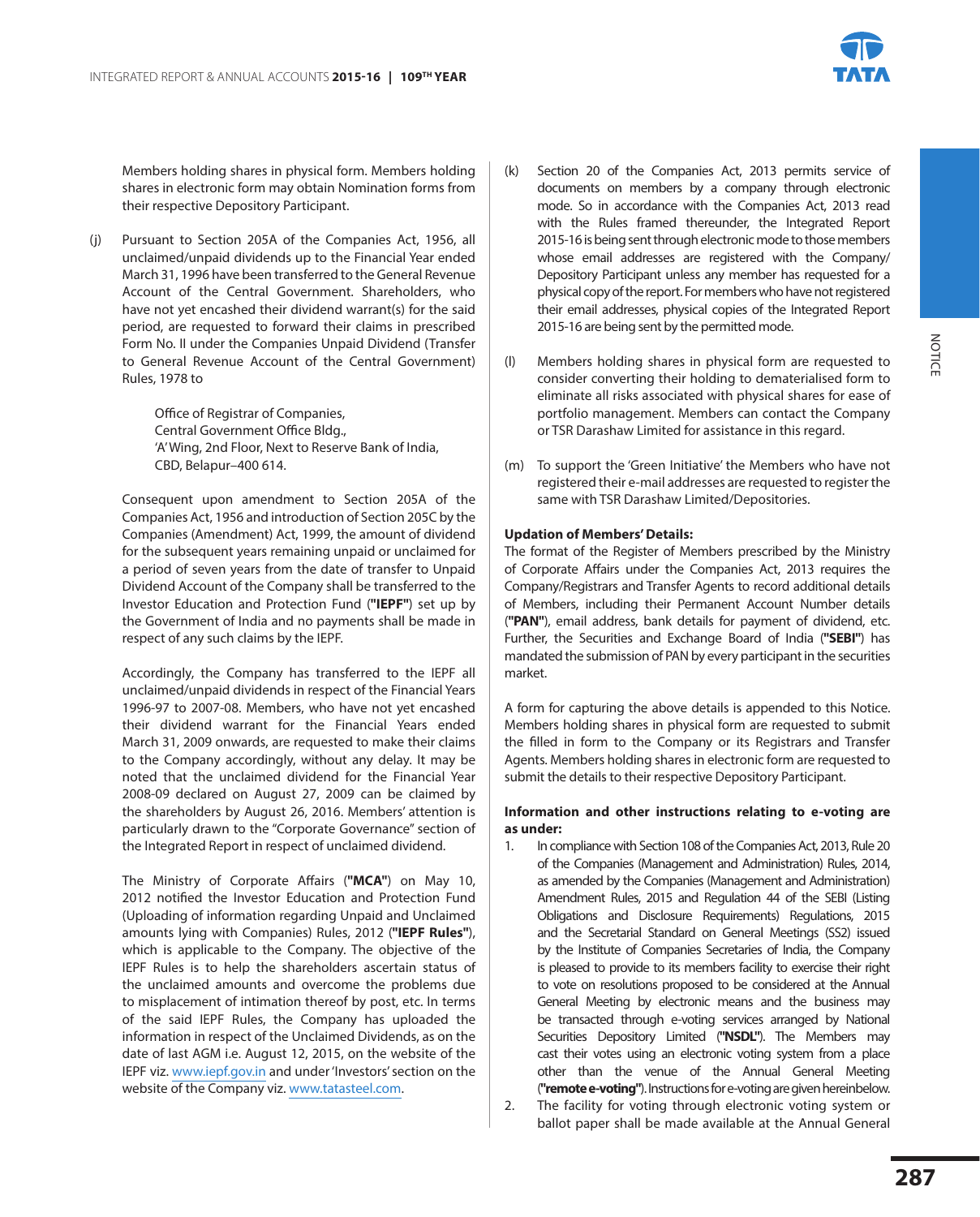### **TATA STEEL**

Meeting and the Members attending the meeting who have not cast their vote by remote e-voting shall be able to exercise their right to vote at the meeting.

3. The Members who have cast their vote by remote e-voting prior to the Annual General Meeting may also attend the meeting but shall not be entitled to cast their vote again.

### **The process and manner for remote e-voting are as under:**

- A. In case a Member receives an e-mail from NSDL (for Members whose e-mail addresses are registered with the Company/ Depositories):
	- i. Open the e-mail and also open PDF file namely "TSL remote e-voting.pdf" with your Client ID or Folio No. as password. The said PDF file contains your user ID and password/PIN for remote e-voting. Please note that the password is an initial password.
	- ii. Open the internet browser and type the following URL: https://www.evoting.nsdl.com
	- iii. Click on Shareholder Login.
	- iv. If you are already registered with NSDL for remote e-voting then you can use your existing user ID and password/PIN for casting your vote.
	- v. If you are logging-in for the first time, please enter the user ID and password provided in the PDF file attached with the e-mail as initial password. Click Login.
	- vi. The Password Change Menu will appear on your screen. Change the password/PIN with new password of your choice, making sure that it contains a minimum of eight digits or characters or a combination of both. Please take utmost care to keep your password confidential.
	- vii. Once the remote e-voting home page opens, click on remote e-voting > Active e-Voting Cycles.
	- viii. Select "EVEN" (E-Voting Event Number) of Tata Steel Limited which is 104289. Now you are ready for remote e-voting as Cast Vote page opens.
	- ix. Cast your vote by selecting appropriate option and click on "Submit" and also "Confirm" when prompted.
	- x. Upon confirmation, the message "Vote cast successfully" will be displayed.
	- xi. Once the vote on the resolution is cast, the Member shall not be allowed to change it subsequently.
	- xii. Institutional shareholders (i.e., other than individuals, HUF, NRI, etc.) are required to send scanned copy (PDF/ JPG format) of the relevant Board Resolution/Authority letter, etc., together with attested specimen signature of the duly authorised signatory(ies) who are authorised to vote, to the Scrutinizer through e-mail to tsl.scrutinizer@gmail.com with a copy marked to evoting@nsdl.co.in.
- B. In case a Member receives physical copy of the Notice of Annual General Meeting (for Members whose e-mail addresses are not registered with the Company/Depositories or requesting physical copy):
- i. Initial password is provided in the enclosed Attendance Slip along with EVEN (E-voting Event Number), user ID and password.
- ii. Please follow all steps from SI. No. (ii) to SI. No. (xii) as above in (A), to cast your vote.

### **Other Instructions:**

- i. In case of any queries, you may refer the Frequently Asked Questions (FAQs) for members and remote e-voting user manual for members, available at the 'downloads section' of www.evoting.nsdl.com or call on toll free no.: 1800-222-990.
- ii. The remote e-voting period commences on Sunday, August 7, 2016 (9.00 a.m. IST) and ends on Thursday, August 11, 2016 (5.00 p.m. IST). During this period, Members of the Company, holding shares either in physical form or in dematerialised form, as on the cut-off date of Friday, August 5, 2016, may cast their vote by remote e-voting. The remote e-voting module shall be disabled by NSDL for voting thereafter. Once the vote on a resolution is cast by the Member, the member shall not be allowed to change it subsequently.
- iii. You can also update your mobile number and e-mail address in the user profile details of the folio which may be used for sending future communication(s).
- iv. The voting rights of Members shall be in proportion to their share of the paid up equity share capital of the Company as on the cut-off date of Friday, August 5, 2016 and as per the Register of Members of the Company.
- v. Any person, who acquires shares of the Company and becomes a member of the Company after dispatch of the Notice of Annual General Meeting and holding shares as of the cut-off date, i.e., August 5, 2016, may obtain the login ID and password by sending a request at evoting@nsdl.co.in. However, if you are already registered with NSDL for remote e-voting then you can use your existing user ID and password for casting your vote. If you forgot your password, you can reset your password by using "Forgot User Details/Password" option available on www.evoting.nsdl.com.
- vi. A person, whose name is recorded in the register of members or in the register of beneficial owners maintained by the depositories as on the cut-off date only shall be entitled to avail the facility of voting, either through remote e-voting or voting at the Annual General Meeting through e-voting or ballot paper.
- vii. Mr. P. N. Parikh or failing him Mr. Mitesh Dhabliwala of Parikh & Associates, Practicing Company Secretaries, has been appointed as the Scrutinizer to scrutinize the remote e-voting process as well as voting at the Annual General Meeting in a fair and transparent manner.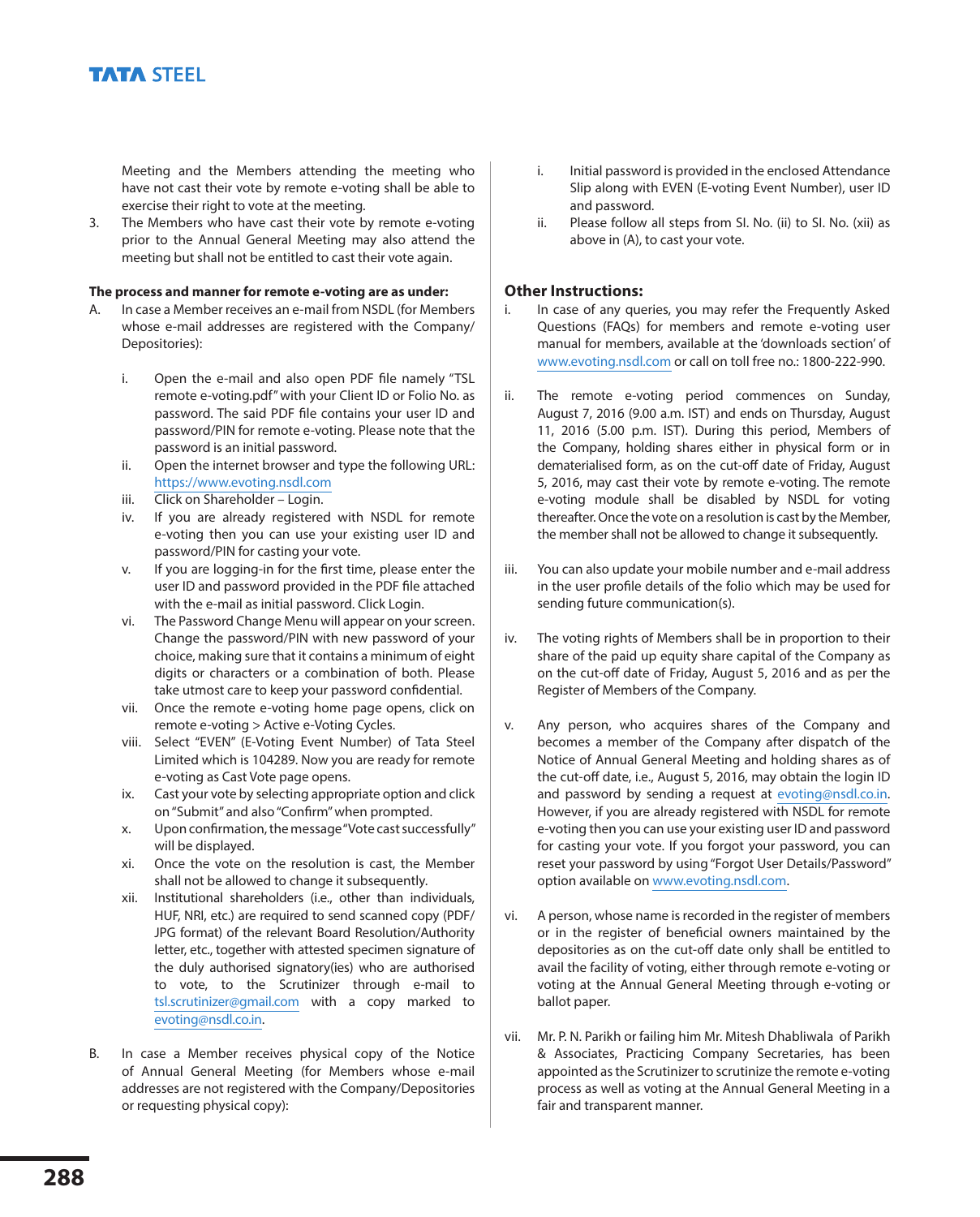

- viii. At the Annual General Meeting, at the end of the discussion of the resolutions on which voting is to be held, the Chairman shall with the assistance of the Scrutinizer order voting for all those members who are present but have not cast their vote electronically using the remote e-voting facility.
- ix. The Scrutinizer shall immediately after the conclusion of voting at the Annual General Meeting, first count the votes at the Annual General Meeting, thereafter unblock the votes cast through remote e-voting in the presence of at least two witnesses not in the employment of the Company and make not later than 48 hours of conclusion of the meeting, a consolidated Scrutinizer's Report of the total votes cast in favour or against, if any, to the Chairman or a person authorised by him in writing who shall countersign the same.
- x. The Chairman or a person authorised by him in writing shall declare the result of voting forthwith.
- xi. The results declared along with the Scrutinizer's Report shall be placed on the Company's website www.tatasteel.com and on the website of NSDL www.evoting.nsdl.com immediately after the result is declared by the Chairman or any other person authorised by the Chairman and the same shall be

communicated to BSE Limited and National Stock Exchange of India Limited, where the shares of the Company are listed. The results shall also be displayed on the notice board at the Registered Office of the Company.

By Order of the Board of Directors

**sd/- PARVATHEESAM K** Company Secretary (ACS: 15921)

Mumbai May 25, 2016

Registered Office: Bombay House, 24, Homi Mody Street, Fort, Mumbai - 400 001 Tel : +91 22 6665 8282 • Fax: +91 22 6665 7724 CIN: L27100MH1907PLC000260 Website: www.tatasteel.com Email: cosec@tatasteel.com

## **Statement pursuant to Section 102(1) of the Companies Act, 2013 ("Act")**

The following Statement set out all material facts relating to Item Nos. 5 to 7 mentioned in the accompanying Notice.

### **Item No. 5:**

This Statement is provided though strictly not required as per Section 102 of the Act.

Messrs Deloitte Haskins & Sells LLP, Chartered Accountants (Firm Registration No. 117366W/W-100018) were appointed as the statutory auditors of the Company for a period of three years at the Annual General Meeting (**"AGM"**) of the Company held on August 14, 2014 to hold office from the conclusion of 107th AGM till the conclusion of 110th AGM to be held in the year 2017.

As per provisions of Section 139(1) of the Act, their appointment for the above tenure is subject to ratification by Members at every AGM.

Accordingly, ratification of the Members is being sought for the proposal contained in the Ordinary Resolution set out at Item No. 5 of the accompanying Notice.

None of the Directors and Key Managerial Personnel of the Company or their respective relatives are concerned or interested in the Resolution mentioned at Item No. 5 of the Notice.

The Board recommends the resolution set forth in Item No. 5 for the approval of the Members.

### **Item No. 6:**

The Company is required under Section 148 of the Act read with the Companies (Cost Records and Audit) Rules, 2014, as amended from time to time, to have the audit of its cost records for products covered under the Companies (Cost Records and Audit) Rules, 2014 (**"Cost Audit Rules"**) conducted by a Cost Accountant in Practice. The shareholders of the Company at the last Annual General Meeting held on August 12, 2015 ratified the remuneration of `12 lakh plus out of pocket expenses of Messrs Shome & Banerjee, Cost Accountants as the Cost Auditor for Financial Year 2015-16.

The scope of cost audit has been steadily increasing in the recent years and with the commissioning of the Kalinganagar plant, the volume, coverage and complexity of products under cost audit is expected to increase significantly in the current year.

In view of the above, the Board of Directors of the Company has on the recommendation of the Audit Committee, at its meeting held on May 25, 2016, approved the appointment and remuneration of Messrs Shome & Banerjee, as the Cost Auditors of the Company, to conduct audit of cost records of the Company for products covered under the Cost Audit Rules for the Financial Year ending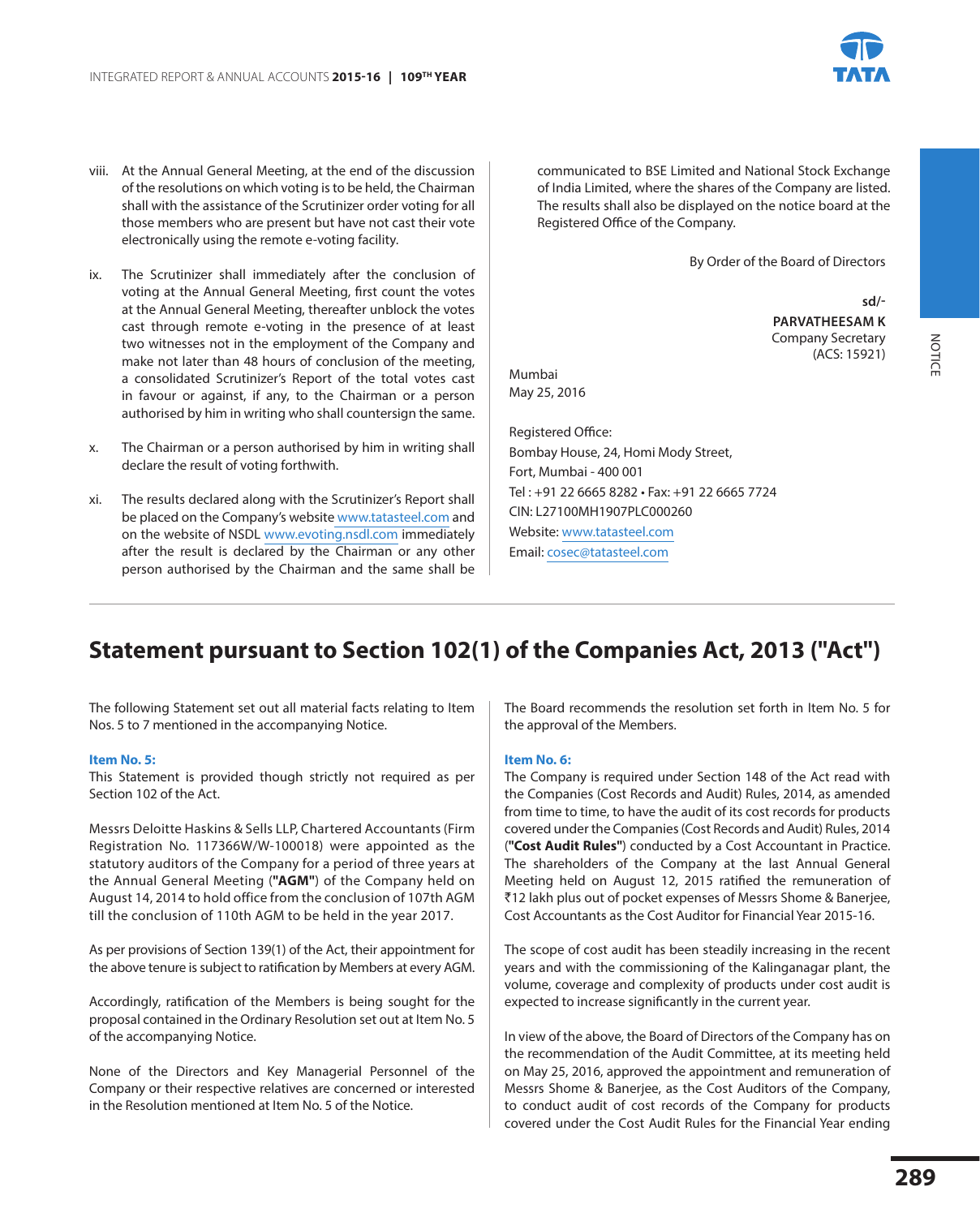### **TATA STEEL**

March 31, 2017, at a remuneration of ₹18 lakh plus reimbursement of out-of-pocket expenses.

In accordance with the provisions of Section 148(3) of the Act read with Rule 14 of the Companies (Audit and Auditors) Rules, 2014, the remuneration payable to the Cost Auditors as recommended by the Audit Committee and approved by the Board of Directors has to be ratified by the members of the Company.

Accordingly, the consent of the Members is sought for passing the Ordinary Resolution as set out at Item No. 6 of the Notice for ratification of the remuneration payable to the Cost Auditors for the Financial Year ending March 31, 2017.

None of the Directors and Key Managerial Personnel of the Company or their respective relatives are concerned or interested in the Resolution mentioned at Item No. 6 of the Notice.

The Board recommends the resolution set forth in Item No. 6 for the approval of the Members.

#### **Item No. 7:**

Over the last few years, the Company has been investing in its steel making facilities in India and mining assets worldwide, while continuing to upgrade its facilities in Europe and South-East Asia. The Company seeks to balance its growth ambitions with its goal of having a healthy balance sheet. Growth opportunities are carefully evaluated and benchmarked against its cost of capital. Moreover, all selected growth projects are phased keeping in mind the financial health of the Company.

As a step towards improving its capital structure, the Company strives to maximise the use of internal accruals and to monetise its non-core assets regularly to fund capital expenditure. The Company also seeks to continuously optimise its borrowings by ensuring they are aligned in terms of quantum, risk, maturity and cost with its earnings profile. Financial markets are very dynamic in nature and it is hard to predict when and which market may provide us with windows of opportunity to raise capital that is cost-effective, has better terms and can help lengthen our maturity profile.

The provisions of Sections 23, 42 and 71 of the Act read with Rule 14(2)(a) of the Companies (Prospectus and Allotment of Securities) Rules, 2014 (the "**PAS Rules**"), provide that a company shall not make a private placement of its securities unless the proposed offer of securities or invitation to subscribe to the securities has been previously approved by members of the company by a special resolution. The second proviso to Rule 14(2)(a) of the PAS Rules provides that in case of an offer or invitation to subscribe to non-convertible debentures (**"NCDs"**) on private placement basis, the Company can obtain previous approval by means of a special resolution once a year for all offers or invitations for such NCDs during the year.

The pricing for any instrument which may be issued by the Company on the basis of the Resolution set out at Item No. 7 of the Notice will be done by the Board or a Committee thereof in accordance with applicable laws including the SEBI (Issue and Listing of Debt Securities) Regulations, 2008 and foreign exchange regulations as may be applicable.

The Members of the Company through the resolution passed by Postal Ballot on August 1, 2014 had approved the borrowing limits pursuant to the provisions of the Section 180 (1)(c) of the Companies Act, 2013 of  $\overline{5}70,000$  crore or the aggregate of the paid up capital and free reserves of the Company, whichever is higher. As on March 31, 2016, the net worth of the Company is ₹72,752 crore and the total debt of the Company is  $\bar{\tau}$ 29,643 crore including the outstanding NCDs of ₹10,363 crore.

To allow the Company the flexibility to tap into these pools opportunistically, the Company is seeking approval from the Members under Sections 23, 42, 71 and other applicable provisions, if any, of the Act, read together with the PAS Rules and Companies (Share Capital & Debentures) Rules, 2014, to issue securities, as set out in the Special Resolution at Item No. 7 of the Notice, not exceeding `10,000 crore through issuance of NCDs in the international and / or domestic capital markets.

None of the Directors and Key Managerial Personnel of the Company or their respective relatives are concerned or interested in the Resolution mentioned at Item No. 7 of the Notice.

The Board recommends the resolution set forth in Item No. 7 for the approval of the Members.

By Order of the Board of Directors

**sd/- PARVATHEESAM K** Company Secretary (ACS: 15921)

Mumbai May 25, 2016

Registered Office: Bombay House, 24, Homi Mody Street, Fort, Mumbai - 400 001 Tel : +91 22 6665 8282 • Fax: +91 22 6665 7724 CIN: L27100MH1907PLC000260 Website: www.tatasteel.com Email: cosec@tatasteel.com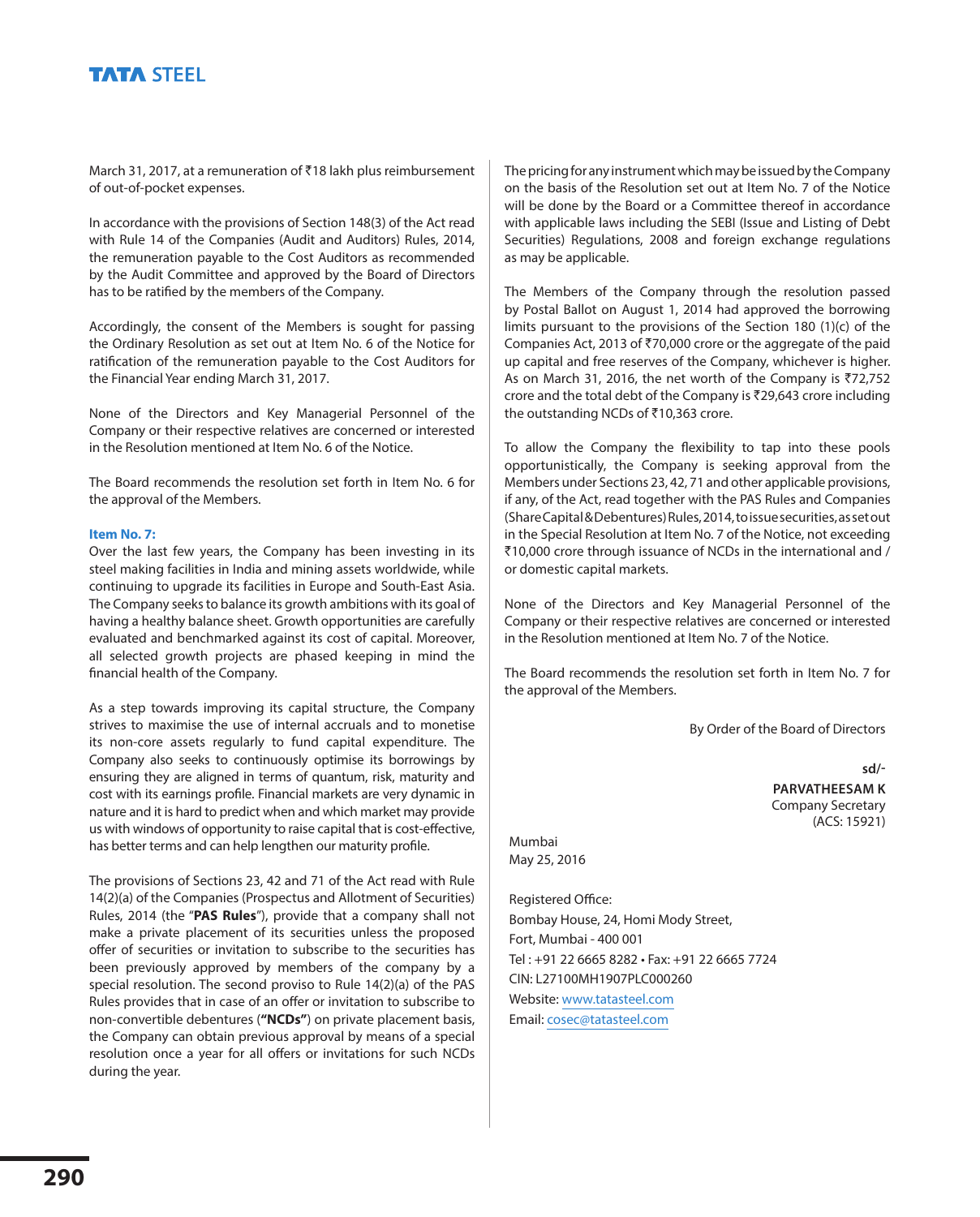## **Annexure to the Notice**



**Details of the Director seeking re-appointment in the forthcoming Annual General Meeting [in pursuance to Regulations 26(4) and 36(3) of the SEBI (Listing Obligations and Disclosure Requirements) Regulations, 2015 and Secretarial Standard on General Meetings]**



### **Profile of Mr. Cyrus P. Mistry**

Mr. Cyrus P. Mistry (47) has been on the Board of the Company since May 2012 and has been serving as the Chairman of the Board since December 2012.

He also serves as the Chairman of the Board of Tata Sons Limited and all of the other major Tata Group companies.

In the past, Mr. Mistry served as the Managing Director of the Shapoorji Pallonji Group. Under his leadership, Shapoorji Pallonji's construction business grew into a billion dollar enterprise, evolving from pure-play construction to execution of complex projects in the marine, oil & gas and rail sectors, across a number of international geographies.

Mr. Mistry holds a graduate degree in Civil Engineering from the Imperial College London, UK and holds a Master of Science in Management degree from the London Business School. He is a Fellow of the Institution of Civil Engineers, London. He was bestowed with the Alumni Achievement Award by the London Business School.

### **Particulars of experience, attributes or skills that qualify candidate for Board membership**

Mr. Mistry has valuable experience in managing the issues faced by large and complex corporations. He has significant experience in management, finance, manufacturing and operations. Further, by virtue of his background and experience, he has extraordinarily broad and deep knowledge of the steel industry.

The Company and the Board has and will immensely benefit by leveraging his demonstrated leadership capability, general business acumen and knowledge of complex financial and operational issues faced by the Company. Mr. Mistry also brings rich experience in various areas of business, operations, societal and governance matters.

### **Board Meeting Attendance and Remuneration**

During the year, Mr. Cyrus P. Mistry attended 8 out of the 9 Board Meetings held.

Mr. Mistry was paid sitting fees of  $\bar{z}6.4$  lakh for attending the meetings of the Board/Committees and did not accept commission from the Company.

**Bodies Corporate other than Tata Steel Limited in which Mr. Cyrus P. Mistry holds Directorships and Committee membership**

### **Directorships**

- 1. Tata Sons Limited
- 2. Tata Industries Limited
- 3. The Tata Power Company Limited
- 4. Tata Teleservices Limited
- 5. Tata Global Beverages Limited
- 6. Tata Consultancy Services Limited
- 7. Tata Motors Limited
- 8. Tata Chemicals Limited
- 9. The Indian Hotels Company Limited
- 10. Tata Limited
- 11. Tata AG, Zug
- 12. Tata International AG, Zug
- 13. Tata Enterprises (Overseas) AG, Zug
- 14. Jaguar Land Rover Automotive PLC
- 15. Cyrus Investments Private Limited
- 16. Sterling Investment Corporation Private Limited
- 17. Imperial College India Foundation

### **Chairperson and Member of Board Committees (viz. Audit Committee and Stakeholders' Relationship Committee in Indian Public Companies)**

None

### **Disclosure of Relationship inter se between Directors, Manager and other Key Managerial Personnel**

There is no inter-se relationship between Mr. Cyrus P. Mistry, other members of the Board and Key Managerial Personnel of the Company.

### **Shareholding in the Company**

Mr. Cyrus P. Mistry does not hold any Ordinary (equity) Shares of the Company.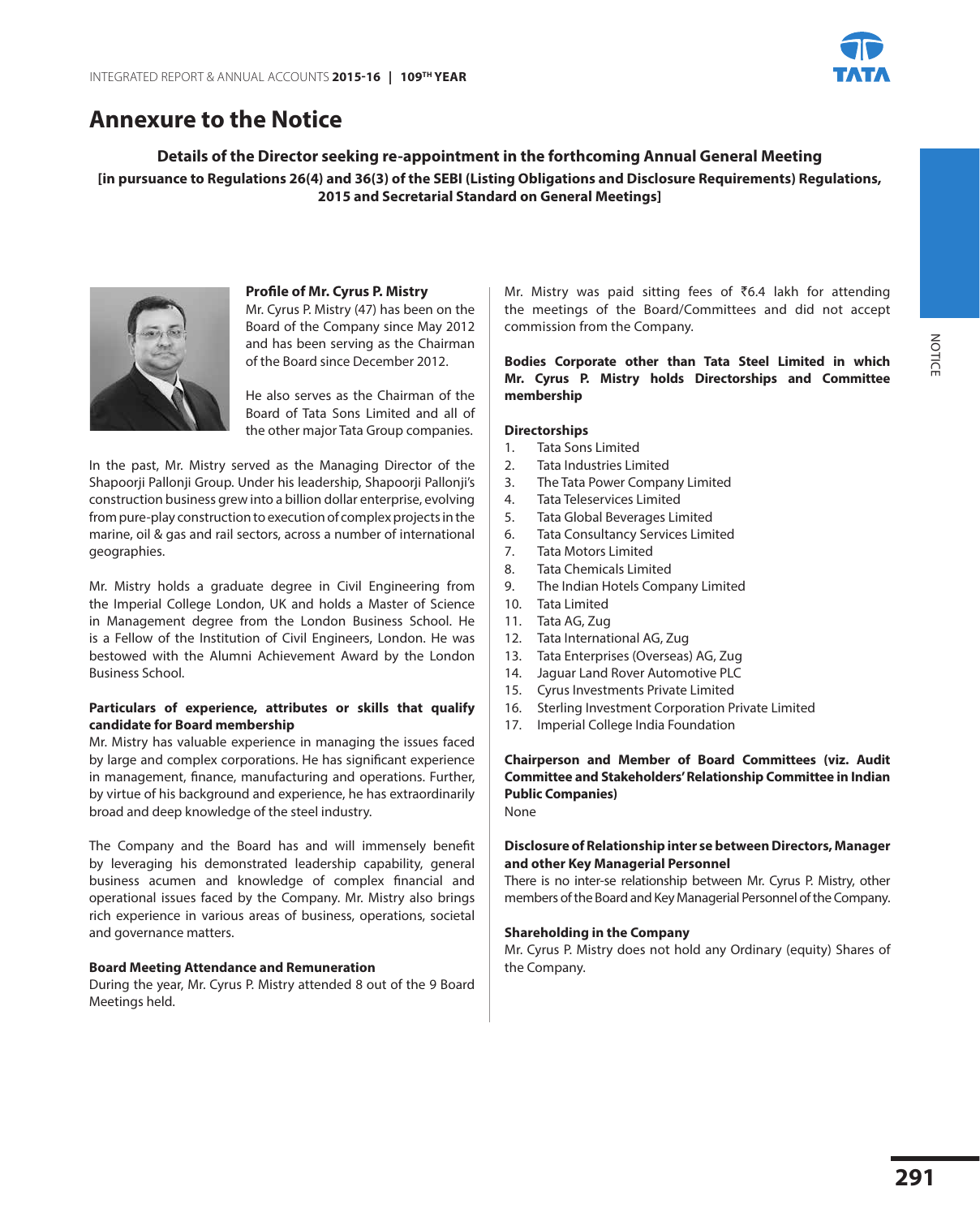



# **Route Map to the AGM Venue**

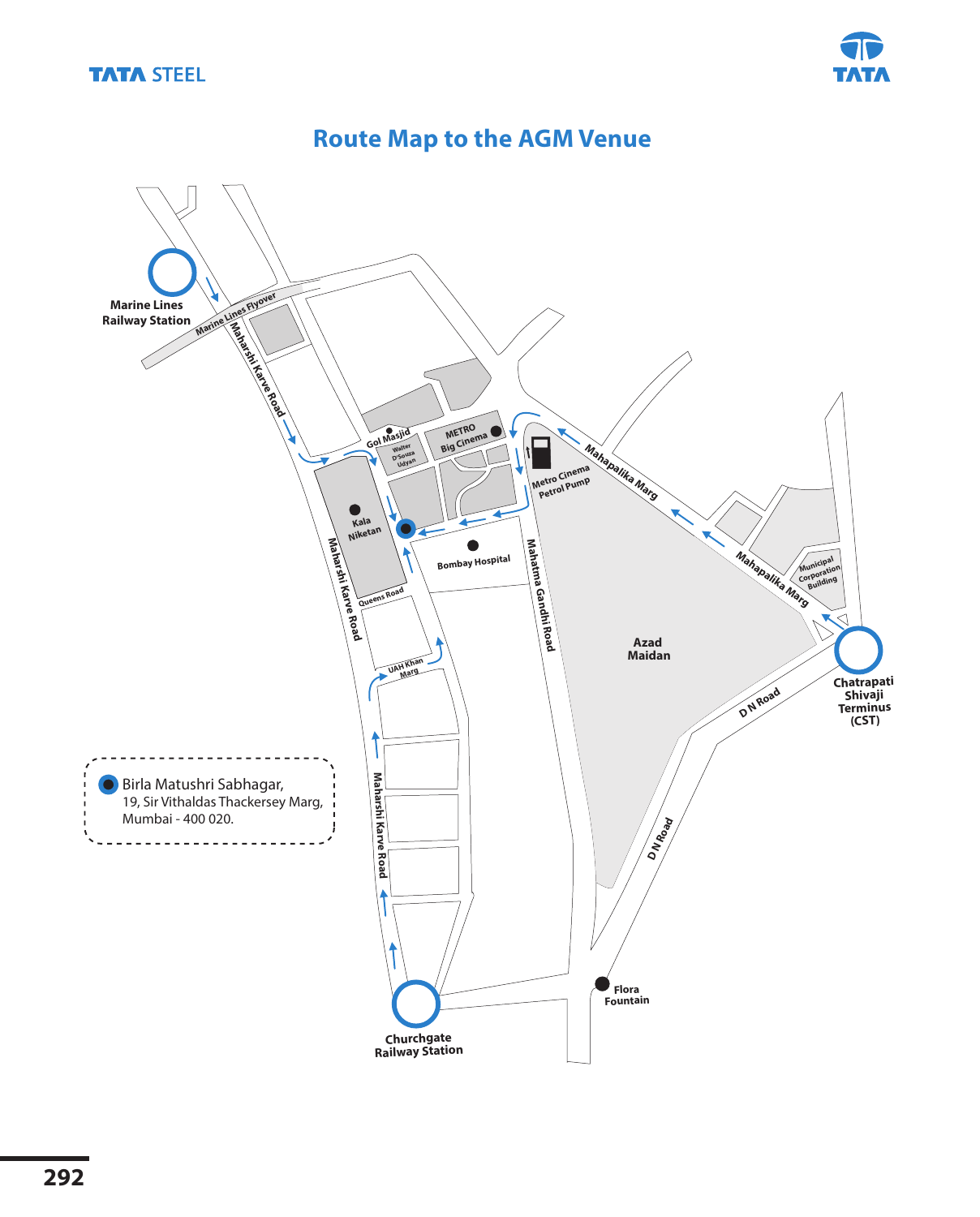

### To,

TSR Darashaw Limited Unit: Tata Steel Limited 6-10, Haji Moosa Patrawala Industrial Estate, 20, Dr. E. Moses Road, Mahalaxmi, Mumbai - 400 011

### **Updation of Shareholders Information**

I/We request you to record the following information against my/our Folio No.:

### **General Information:**

| Folio No.:                                                       |  |
|------------------------------------------------------------------|--|
| Name of the first named Shareholder:                             |  |
| PAN:*                                                            |  |
| CIN/Registration No.:*<br>(applicable to Corporate Shareholders) |  |
| Tel. No. with STD Code:                                          |  |
| Mobile No.:                                                      |  |
| E-mail id:                                                       |  |

\*Self attested copy of the document(s) enclosed.

### **Bank Details:**

| IFSC:<br>$(11$ digit)       |  |
|-----------------------------|--|
| MICR:<br>(9 digit)          |  |
| Bank A/c Type:              |  |
| Bank A/c No.:*              |  |
| Name of the Bank:           |  |
| <b>Bank Branch Address:</b> |  |

\*A blank cancelled cheque is enclosed to enable verification of bank details.

I/We hereby declare that the particulars given above are correct and complete. If the transaction is delayed because of incomplete or incorrect information, I/We would not hold the Company/RTA responsible. I/We undertake to inform any subsequent changes in the above particulars as and when the changes take place. I/We understand that the above details shall be maintained till I/We hold the securities under the above mentioned Folio No.

Place:

Date:

\_\_\_\_\_\_\_\_\_\_\_\_\_\_\_\_\_\_\_\_\_\_\_\_\_ Signature of Sole/First holder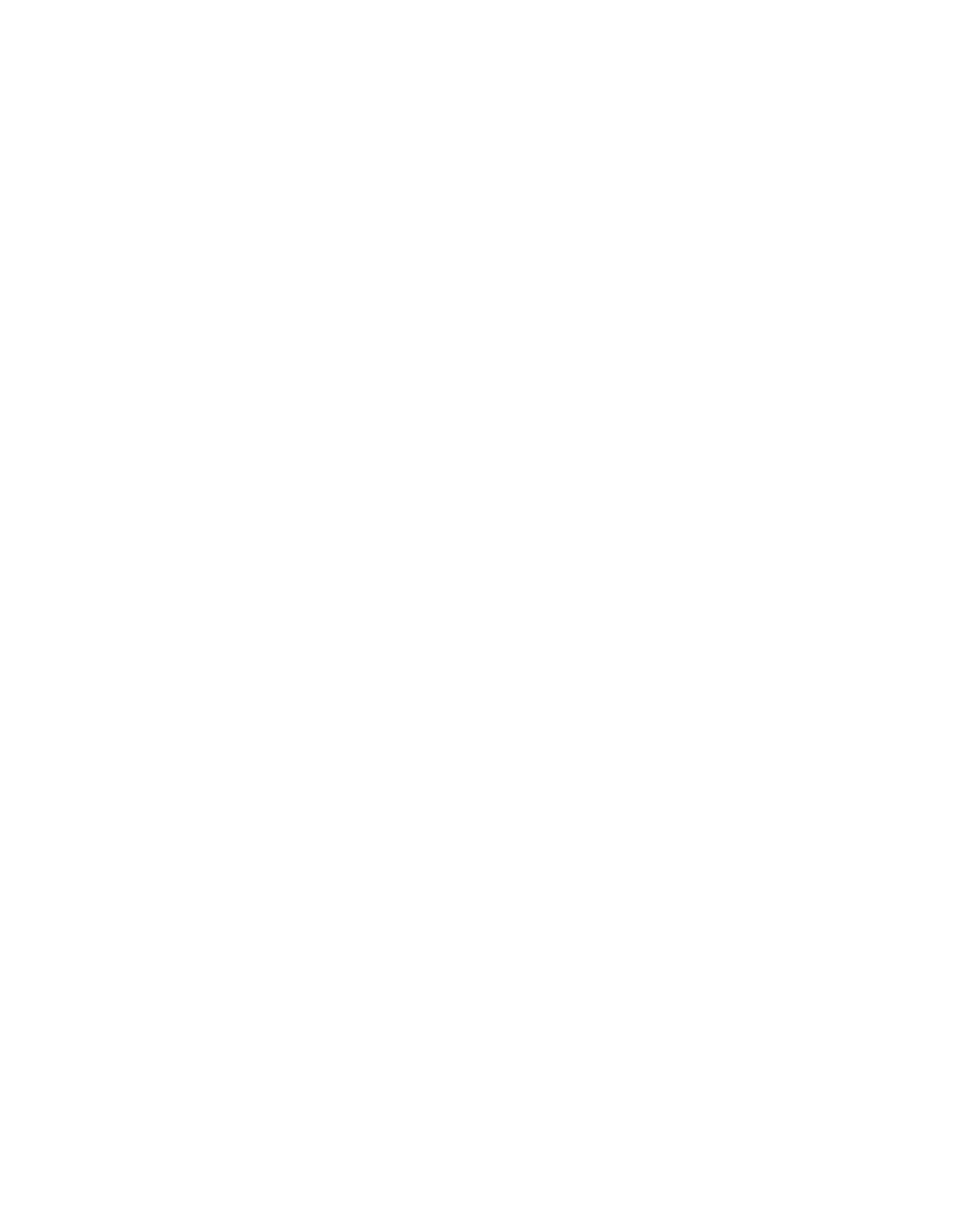# INTEGRATED REPORT & ANNUAL ACCOUNTS **2015-16 | 109TH YEAR**

**Tata Steel Limited**

Registered Office: Bombay House, 24, Homi Mody Street, Fort, Mumbai - 400 001.

Tel.: +91 22 6665 8282 • Fax: +91 22 6665 7724 • Corporate Identity No.: (CIN) – L27100MH1907PLC000260

Website: www.tatasteel.com • Email: cosec@tatasteel.com

### **Attendance Slip**

|                                                    | 109TH ANNUAL GENERAL MEETING ON FRIDAY, AUGUST 12, 2016, AT 3.00 P.M.                                                                                                                                                                                                                                                          | (To be presented at the entrance)<br>at Birla Matushri Sabhagar, 19, Sir Vithaldas Thackersey Marg, Mumbai - 400 020.                                                |               |
|----------------------------------------------------|--------------------------------------------------------------------------------------------------------------------------------------------------------------------------------------------------------------------------------------------------------------------------------------------------------------------------------|----------------------------------------------------------------------------------------------------------------------------------------------------------------------|---------------|
|                                                    |                                                                                                                                                                                                                                                                                                                                |                                                                                                                                                                      | Client ID No. |
|                                                    |                                                                                                                                                                                                                                                                                                                                |                                                                                                                                                                      |               |
|                                                    |                                                                                                                                                                                                                                                                                                                                |                                                                                                                                                                      |               |
| 1. Only Member/Proxyholder can attend the Meeting. | I hereby record my presence at the 109th Annual General Meeting of the Company held on Friday, August 12, 2016, at 3.00 p.m. IST at Birla Matushri<br>Sabhagar, 19, Sir Vithaldas Thackersey Marg, Mumbai - 400 020.<br>2. Member/Proxyholder should bring his/her copy of the Integrated Report for reference at the Meeting. |                                                                                                                                                                      |               |
|                                                    |                                                                                                                                                                                                                                                                                                                                | <b>TATA STEEL</b>                                                                                                                                                    | ╬ਿ€           |
|                                                    | Tel.: 91 22 6665 8282 · Fax: 91 22 6665 7724 · Corporate Identity No.: (CIN) - L27100MH1907PLC000260                                                                                                                                                                                                                           | <b>Tata Steel Limited</b><br>Registered Office: Bombay House, 24, Homi Mody Street, Fort, Mumbai-400 001.<br>Website: www.tatasteel.com • Email: cosec@tatasteel.com |               |
|                                                    |                                                                                                                                                                                                                                                                                                                                | <b>Proxy Form</b>                                                                                                                                                    |               |
|                                                    | (Pursuant to Section 105(6) of the Companies Act, 2013 and Rule 19(3) of the Companies (Management and Administration) Rules, 2014)                                                                                                                                                                                            |                                                                                                                                                                      |               |
|                                                    |                                                                                                                                                                                                                                                                                                                                |                                                                                                                                                                      |               |
|                                                    |                                                                                                                                                                                                                                                                                                                                |                                                                                                                                                                      |               |
|                                                    |                                                                                                                                                                                                                                                                                                                                |                                                                                                                                                                      |               |
|                                                    |                                                                                                                                                                                                                                                                                                                                |                                                                                                                                                                      |               |
| 1.                                                 | Name: <u>Contract of the Contract of Contract of the Contract of Contract of the Contract of the Contract of the Contract of the Contract of the Contract of the Contract of the Contract of the Contract of the Contract of the</u>                                                                                           |                                                                                                                                                                      |               |
| Address: ____                                      |                                                                                                                                                                                                                                                                                                                                |                                                                                                                                                                      |               |
|                                                    | er and the contract of the contract of the contract of the contract of the contract of the contract of the contract of the contract of the contract of the contract of the contract of the contract of the contract of the con                                                                                                 |                                                                                                                                                                      |               |
| 2.                                                 |                                                                                                                                                                                                                                                                                                                                |                                                                                                                                                                      |               |
|                                                    |                                                                                                                                                                                                                                                                                                                                |                                                                                                                                                                      |               |
|                                                    | entitive and the state of the state of the state of the state of the state of the state of the state of the state of the state of the state of the state of the state of the state of the state of the state of the state of t                                                                                                 |                                                                                                                                                                      |               |
| 3.                                                 | Name: <u>Contract Contract Contract Contract Contract Contract Contract Contract Contract Contract Contract Contract Contract Contract Contract Contract Contract Contract Contract Contract Contract Contract Contract Contract</u>                                                                                           |                                                                                                                                                                      |               |
|                                                    | Address: Address: Address: Address: Address: Address: Address: Address: Address: Address: Address: Address: Address: Address: Address: Address: Address: Address: Address: Address: Address: Address: Address: Address: Addres                                                                                                 |                                                                                                                                                                      |               |
|                                                    |                                                                                                                                                                                                                                                                                                                                |                                                                                                                                                                      |               |

 as my/our proxy to attend and vote (on a poll) for me/us and on my/our behalf at the 109th Annual General Meeting of the Company to be held on Friday, August 12, 2016, at 3.00 p.m. IST at Birla Matushri Sabhagar, 19, Sir Vithaldas Thackersey Marg, Mumbai-400 020 and at any adjournment thereof in respect of such resolutions as are indicated below:

\*\* I wish my above Proxy to vote in the manner as indicated in the box below:

 $\mathbf{\dot{X}}$ 

 $\mathbf{y}$ 

| <b>Resolution</b><br>No. | <b>Resolution</b>                                                                                                                                                           | For | Against |
|--------------------------|-----------------------------------------------------------------------------------------------------------------------------------------------------------------------------|-----|---------|
| <b>Ordinary Business</b> |                                                                                                                                                                             |     |         |
| .,                       | Consider and adopt Audited Standalone Financial Statements for the Financial<br>Year ended March 31, 2016 and the Reports of the Board of Directors and<br>Auditors thereon |     |         |